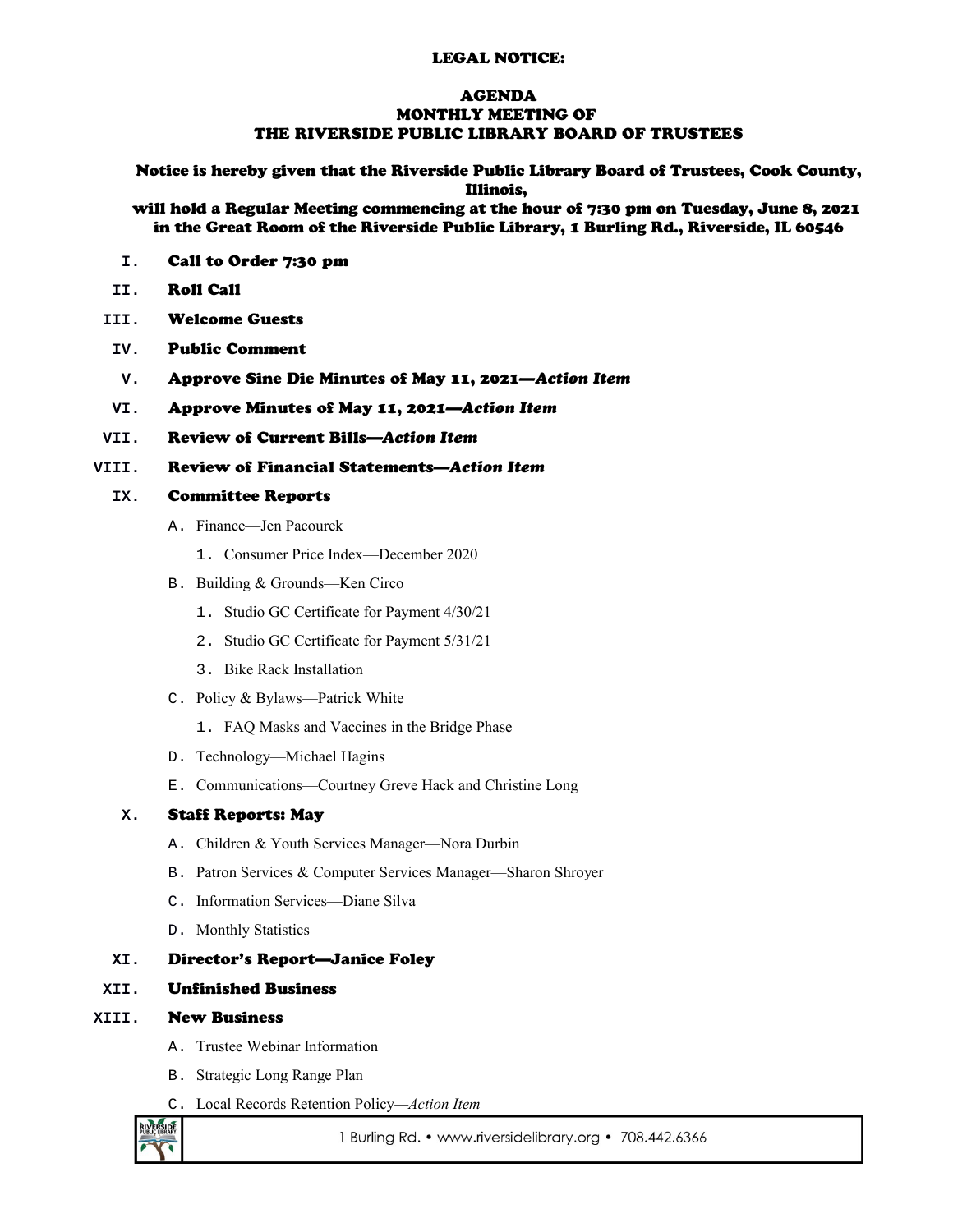- D. Going Fine Free*—Action Item*
- E. Succession Plan*—Action Item*
- F. Updated Timetable

## **XIV.** Announcements

A. Sanlee Radigan Trust

### **XV.** Correspondence & FYIs

### **XVI.** Executive Session

*The Board of Trustees may decide, by a roll call vote, to convene in executive session if there are matters to discuss confidentially, in accordance with the Open Meetings Act.*

#### **XVII.** Adjournment

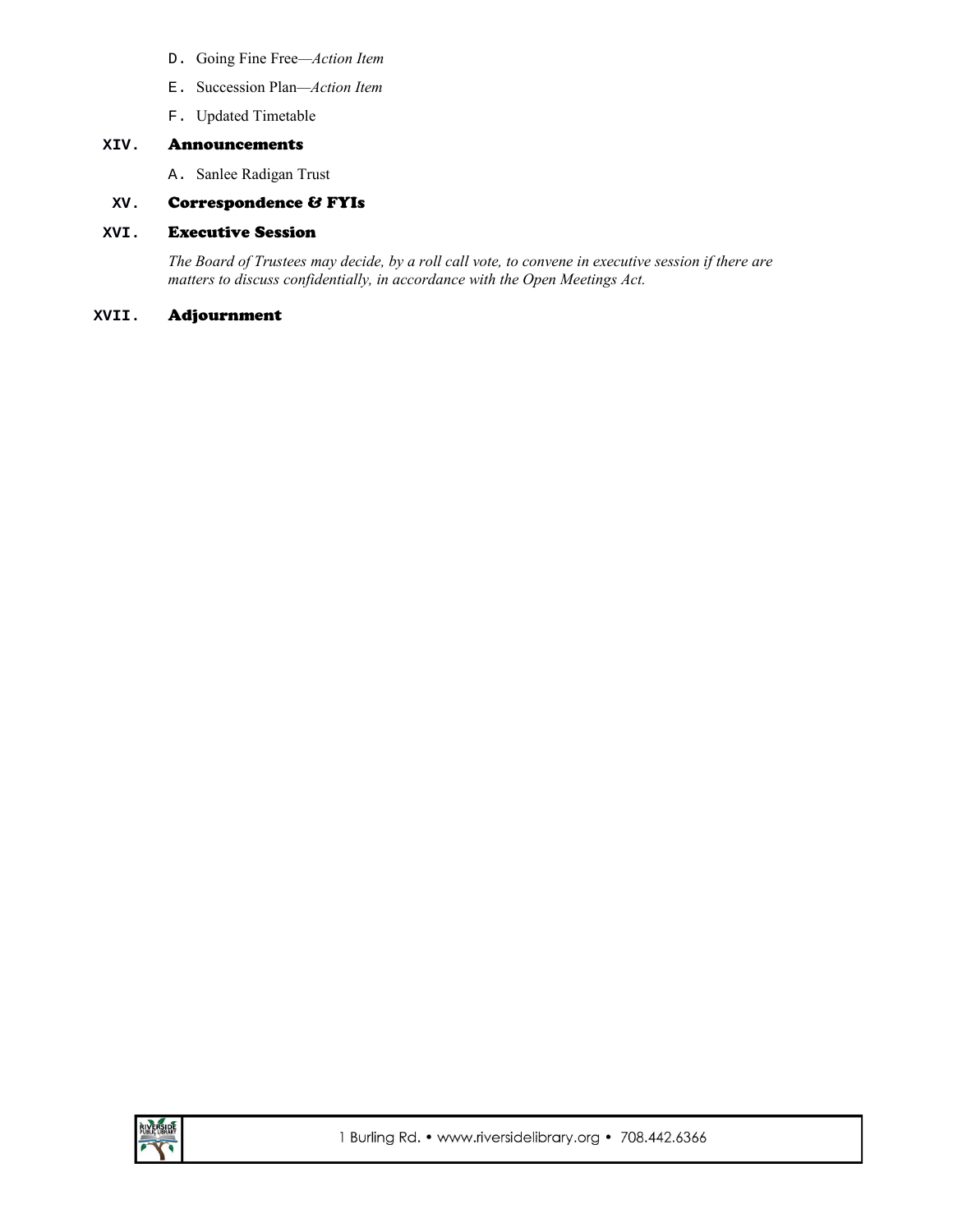### **Minutes of the Regular Board Meeting of the**

# **Riverside Public Library Board of Trustees May 11, 2021**

**Held Tuesday**, May 11, 2021 in the Great Room of the Riverside Public Library, 1 Burling Road, Riverside, Illinois, called for 7:30 pm.

**In Attendance:** Ken Circo, President; Courtney Greve Hack, Vice President; Jen Pacourek, Treasurer; Jane Birmingham, Secretary; Michael Hagins; Christine Long; and Patrick White.

**Also in Attendance:** Janice Foley, Library Director; Diane Silva, Assistant Director; Jane Wilhelm, Bookkeeper; and Christine Legan, Administrative Assistant.

Called to order at 7:40 pm by President Ken Circo.

## **Review of Minutes**

Jen Pacourek moved, and Courtney Greve Hack seconded, that the Board approve the minutes of the April 13, 2021 regular meeting. Ayes: Greve Hack, Hagins, Pacourek, White Nays: None Abstained: Birmingham, Long The motion passed.

## **Review of Current Bills**

Jen Pacourek moved, and Courtney Greve Hack seconded, that the Board approve the payment of payroll checks for department numbers 001 through 004, and accounts payable check numbers 22281 through 22286, 22298 through 22330, and 22332 through 22335, in the total amount of \$114,183.70, including voided check number 22331, which includes payroll through April 30, 2021. Roll Call Vote: Ayes: Birmingham, Greve Hack, Hagins, Long, Pacourek, White Nays: None Abstained: None

The motion passed.

## **Review of Financial Statements**

Jen Pacourek moved, and Courtney Greve Hack seconded, that the Board approve the financial statements for April 30, 2021, subject to audit.

Roll Call Vote: Ayes: Birmingham, Greve Hack, Hagins, Long, Pacourek, White Nays: None Abstained: None The motion passed.

# **Committee Reports**

## *Finance*

Jane Wilhelm provided a summary of the Lower Level Renovation costs thus far and the expected balances due, and the Library Director reported on her consultation with the attorney, Seema Patel, regarding the allocation of excess funds if the project comes in under budget as expected. The Board discussed the options and possible courses of action in order to best serve the community.

Courtney Greve Hack moved, and Michael Hagins seconded, that the Board seek formal legal direction from the Library attorney, Michael Marrs, regarding the allocation of excess bond funds. Roll Call Vote:

Ayes: Birmingham, Greve Hack, Hagins, Long, Pacourek

| <b>BLIC LIBRARY</b> |
|---------------------|
|                     |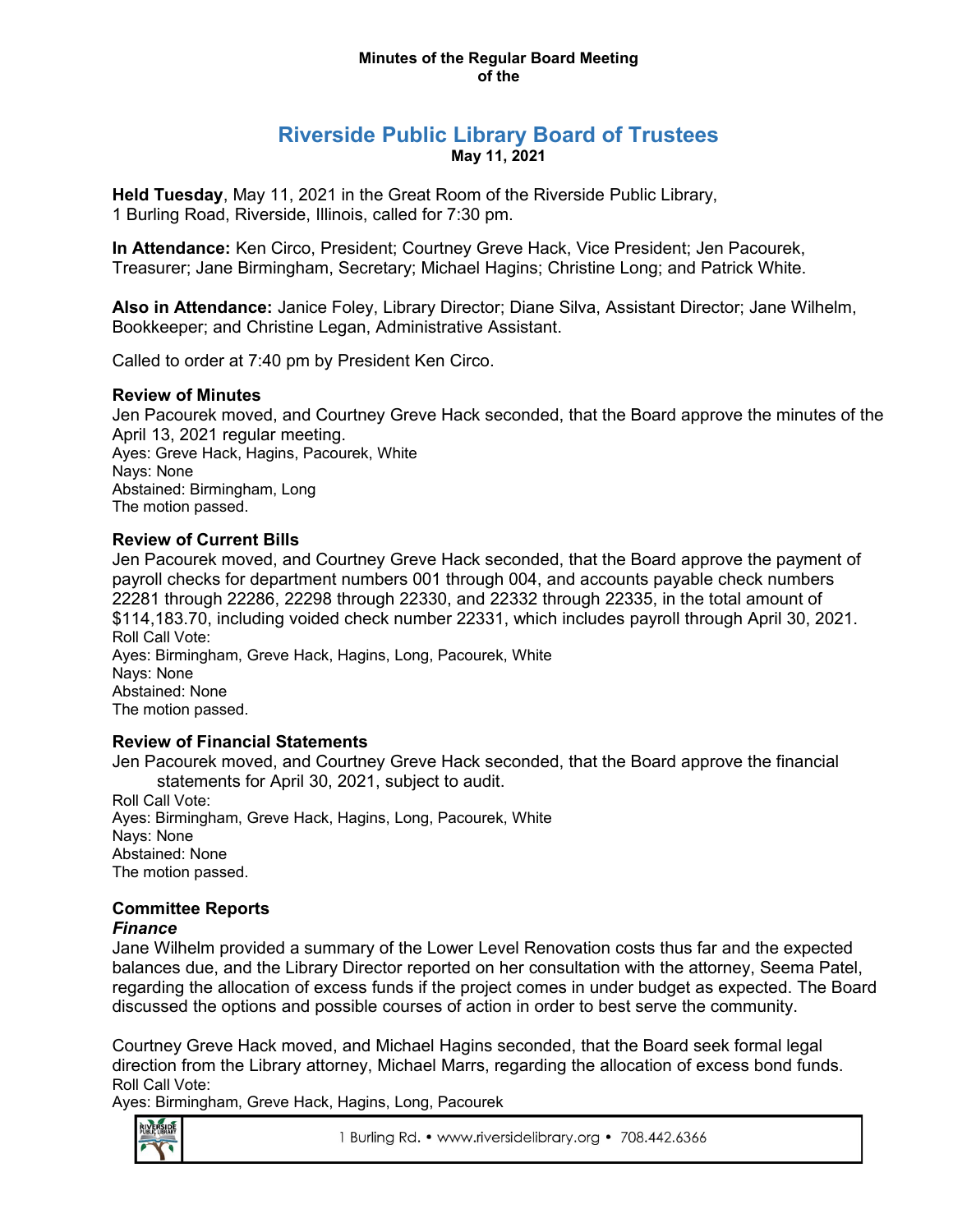Nays: White Abstained: None The motion passed.

Patrick White moved, and Jen Pacourek seconded, that the Board approve the signatures by the officers that were installed tonight for the bills of the April 2021meeting. Roll Call Vote: Ayes: Birmingham, Greve Hack, Hagins, Long, Pacourek, White Nays: None Abstained: None The motion passed.

Jane Wilhelm asked for clarification regarding the check-signing protocol in order to expedite the paying of bills. Jen Pacourek, Ken Circo, Jane Wilhelm, and the Library Director discussed and agreed upon a procedure going forward.

## *Building and Grounds*

Ken Circo stated that the permit for the construction of the fire sprinkler system has been approved by the Village. Fox Valley will begin work this week with an estimated completion time of two weeks. When the construction is finished, the area will be inspected, and any necessary fixes as a result of the sprinkler system installation will be addressed. The Library Director is hoping for a mid-June opening of the Lower Level.

Ken Circo moved, and Jen Pacourek seconded, that the Board approve the Studio GC Authorization to Spend Allowances. Roll Call Vote: Ayes: Birmingham, Greve Hack, Hagins, Long, Pacourek, White Nays: None Abstained: None The motion passed.

## *Communications*

Courtney Greve Hack will set up a meeting with Christine Long, the Library Director, and Diane Silva.

## **Staff Reports**

The Board reviewed the staff reports.

### **Director's Report**

The Board reviewed the Library Director's report. The Library Director stated that the management team is currently discussing future policy to take effect once more COVID restrictions are lifted. Diane Silva reported that most of the fall programs are already booked for Zoom so there are no immediate plans for in-person gatherings.

## **New Business**

## **2021 Annual Resolution Authorizing Library Nonresident Cards**

Courtney Greve Hack moved, and Jen Pacourek seconded, that the Board approve the annual resolution authorizing Library nonresident cards. Ayes: Birmingham, Greve Hack, Hagins, Long, Pacourek, White Nays: None Abstained: None The motion passed.



1 Burling Rd. • www.riversidelibrary.org • 708.442.6366